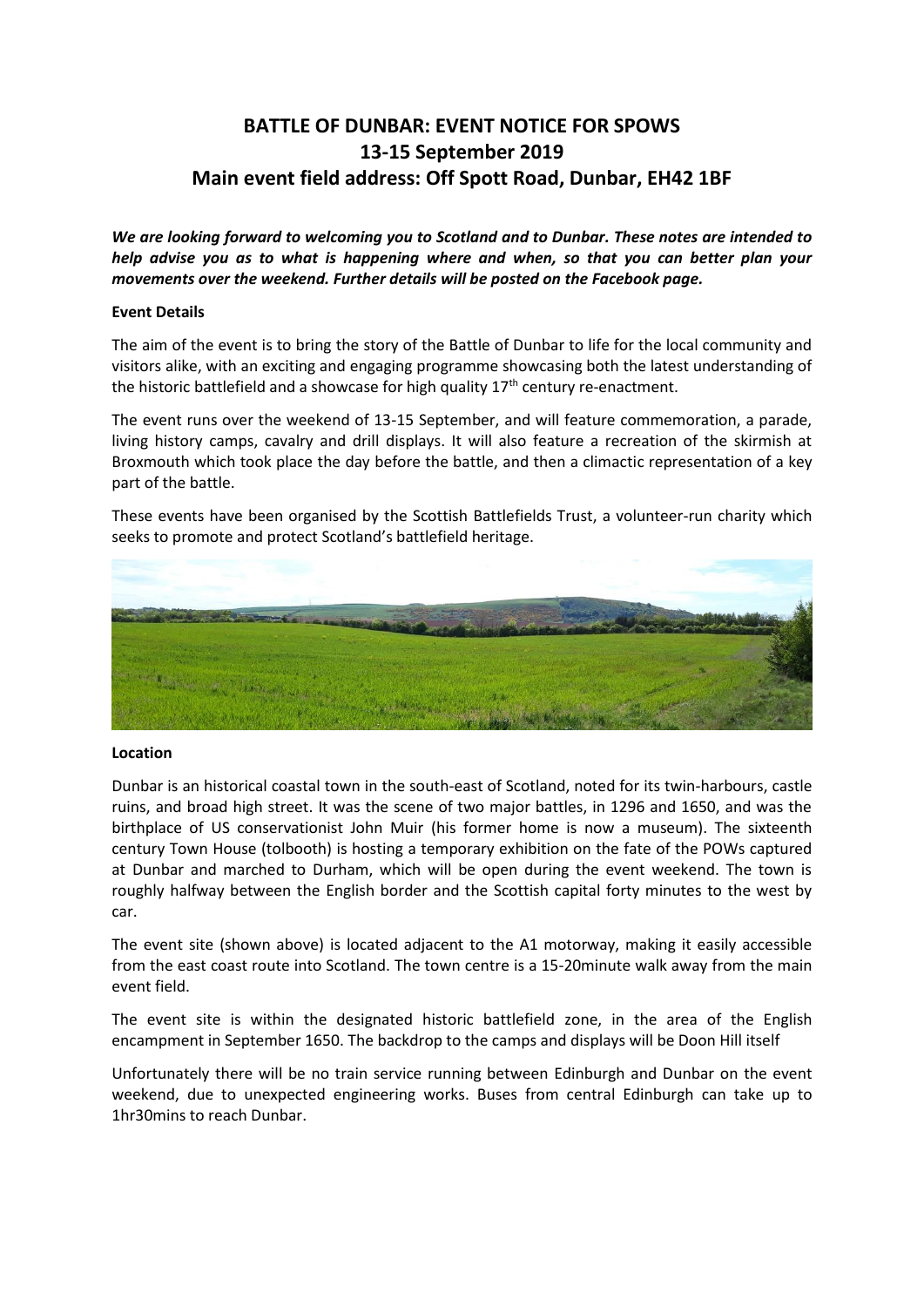## **Events on Friday 13th September**

Any descendants who are available to do so are invited to a photo-call at the battlefield monument on Friday morning. The timing will be confirmed in the near future, but probably late morning. I will announce a time and meeting point nearer the day once I have this confirmed.

Whilst we don't expect people to travel in specifically for this, if you are staying locally it would nice as there is quite a bit of press interest in your visit! It would also be my first chance to meet some of you

The travelling version of the "Bodies of Evidence" exhibition will be open at the Town House museum from 1pm. The John Muir Birthplace Museum will also be open during the day, if any of you wish to pay a visit to the only building in Dunbar which flies the American flag! Both museums are on the High Street, a short walk away from each other.

At 6pm we cordially invite you all to a special welcome reception at the Town House, which was the civic centre of the historic burgh and is now the base of the local museum and historical society. There will be light refreshments, and after a few speeches we hope it will be a chance for us to all to meet and get to know one another. I will have the name badges which have been sent to me ready at for collection on arrival.

After the reception we will walk together around to the historic harbour, for the *Soldiers of 1650* event, which will take place from 7.30pm-8.30pm. This will take place in the battery fort (built to defend our harbour from American privateers after John Paul Jones tried to land here!). It will end with a tribute to those who fought and fell at the battle.

#### **SATURDAY PARADE**

We hope many of you would like to join the parade on Saturday morning. We are assembling from 9.40am in front of Dunbar Leisure Centre, at the bottom of the High Street. The parade will leave at 10am. The route is slightly over 1mile and will take around 35 minutes. The end point is the main event field where the re-enactments will take place.

If you are not quite up to the full walk, then you might want to drop out when we pass the parish church, around a third of the way along the route.

The parade will end at the main event field, where a short memorial service will take place, to remind us that the following re-enactments are recreations of real events featuring real people. After that, the re-enactment camps etc will open at 11am

#### **MAIN RE-ENACTMENT EVENTS**

The main programme from 11am-5pm is the same on both Saturday and Sunday and you are welcome to attend both. Your badges will ensure you don't have to pay entry.

I will set a space aside in the marquee which you can use as your base; the SPOWSociety is welcome to display leaflets and/or information if you wish.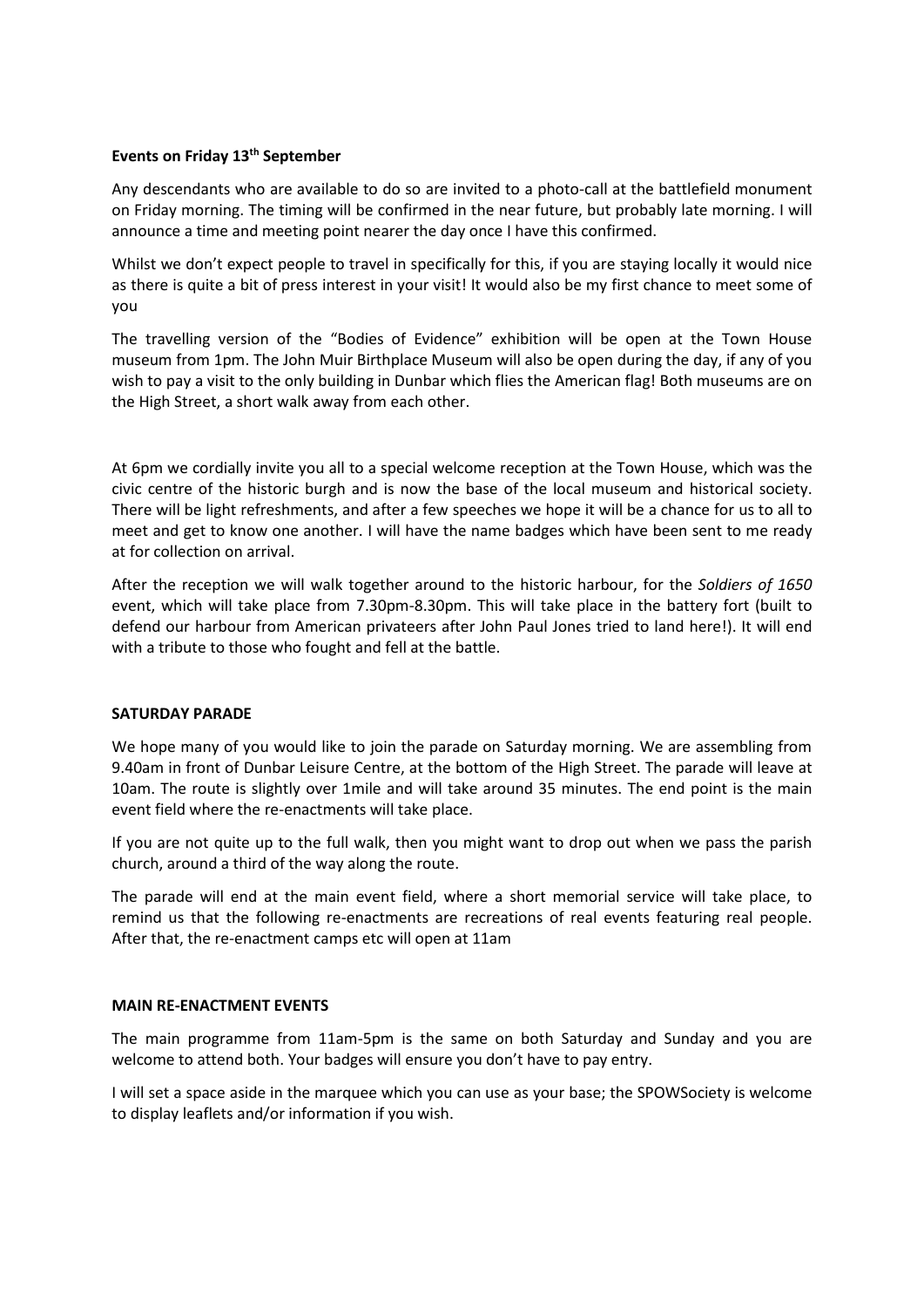#### **TIMETABLE**

#### **Friday 13th September**:

- Late morning (TBC) Press photo call for descendants on battlefield (optional)
- 18:00 19:00 **Welcome Reception:** a private reception welcoming descendants to Dunbar, held in the historic Burgh Chamber of the Dunbar Townhouse.
- 19:30 20:30 **The Soldiers of 1650**: atmospheric commemorative event in the historic harbour's battery fort, introducing the different troop types that will be seen in the battle. Concluding with a minute's silence for in memory of the fallen of the civil wars, and a musket volley across the old harbour.

#### **Saturday 14th September**

- 0940 Participants begin assembling at parade start point (behind Lauderdale House, top of the High Street) 1000 **Commemorative Parade** begins – route takes in the High Street and Spott Road 1050 Parade arrives at event site **1100 Living History site opens** 1130 Giant map presentation 1200 Cromwellian infantry display 1230 Scots Lancers – cavalry display 1300 **Skirmish:** an English picket is posted at a shepherd's hut, but Leslie surprises them.
- 1330 Scots infantry display
- 1400 Children's Battle!
- 1430 Councils of War
- 1500 **The Battle of Dunbar:** Cromwell launches his attack on the unexpecting Scots.
- 1600 Book launch- *"Essential Agony: the Battle of Dunbar"* by Arran Johnston
- **1700 Living history site closes**

## **Sunday 15th September**

Repeats living history programme of previous day, 1100 – 1700